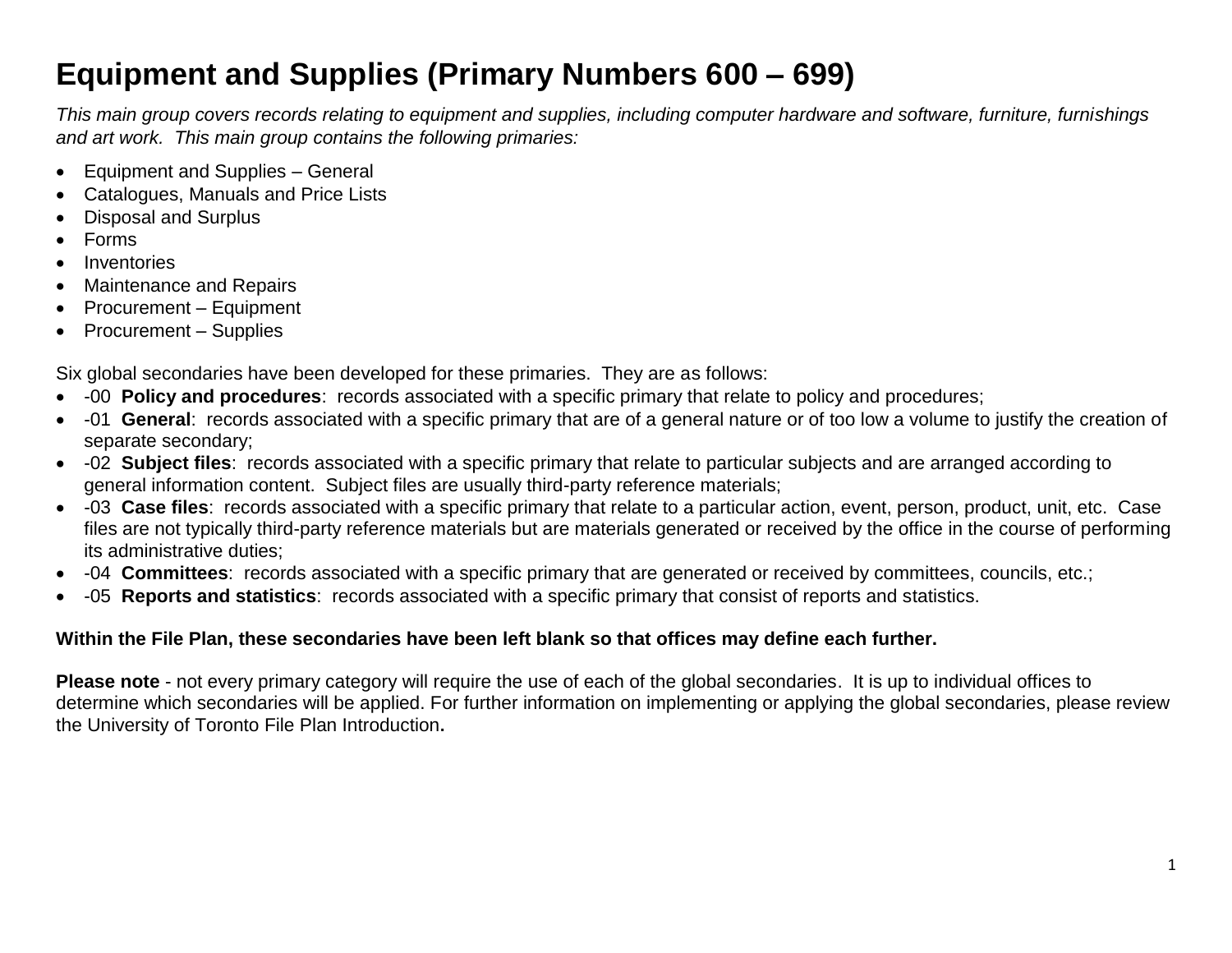| <b>File Code</b> | <b>Record Series</b>                              | <b>Description</b>                                                                                             | <b>Active</b> | Semi<br>Active | Final<br><b>Disposition</b> | R |  |  |
|------------------|---------------------------------------------------|----------------------------------------------------------------------------------------------------------------|---------------|----------------|-----------------------------|---|--|--|
| 600              | <b>Equipment and</b><br><b>Supplies - General</b> | Records relating to the overall administration of equipment and supplies not shown<br>elsewhere in this block. |               |                |                             |   |  |  |
| $-00$            | <b>Policies and Procedures</b>                    |                                                                                                                | $\mathsf{C}$  | $\overline{2}$ | D                           |   |  |  |
| $-01$            | General                                           |                                                                                                                | $\mathsf{C}$  | 2              | $\mathsf{D}$                |   |  |  |
| 610              | <b>Catalogues, Manuals</b><br>and Price Lists     | Includes technical data, equipment catalogues and manuals, item price lists, etc.                              |               |                |                             |   |  |  |
| $-00$            | <b>Policies and Procedures</b>                    |                                                                                                                | $\mathsf{C}$  | 2              | D                           |   |  |  |
| $-01$            | General                                           |                                                                                                                | $\mathsf{C}$  | 2              | D                           |   |  |  |
| $-02$            | <b>Subject files</b>                              |                                                                                                                | $\mathsf{C}$  | $\overline{2}$ | D                           |   |  |  |
| $-03$            | <b>Case files</b>                                 |                                                                                                                | $\mathsf{C}$  | $\overline{2}$ | D                           |   |  |  |
| $-04$            | <b>Committees</b>                                 |                                                                                                                | $\mathsf{C}$  | 2              | $\mathsf{D}$                |   |  |  |
| $-05$            | <b>Reports and Statistics</b>                     |                                                                                                                | $\mathsf{C}$  | $\overline{2}$ | D                           |   |  |  |
| 620              | <b>Disposal and Surplus</b>                       | Records relating to the disposal or transfer of obsolete or surplus equipment.                                 |               |                |                             |   |  |  |
| $-00$            | <b>Policies and Procedures</b>                    |                                                                                                                | $\mathsf C$   | $\overline{2}$ | D                           |   |  |  |
| $-01$            | General                                           |                                                                                                                | $\mathsf{C}$  | $\overline{2}$ | D                           |   |  |  |
| $-02$            | <b>Subject files</b>                              |                                                                                                                | $\mathsf{C}$  | $\overline{2}$ | D                           |   |  |  |
| $-03$            | <b>Case files</b>                                 |                                                                                                                | $\mathsf C$   | $\overline{2}$ | D                           |   |  |  |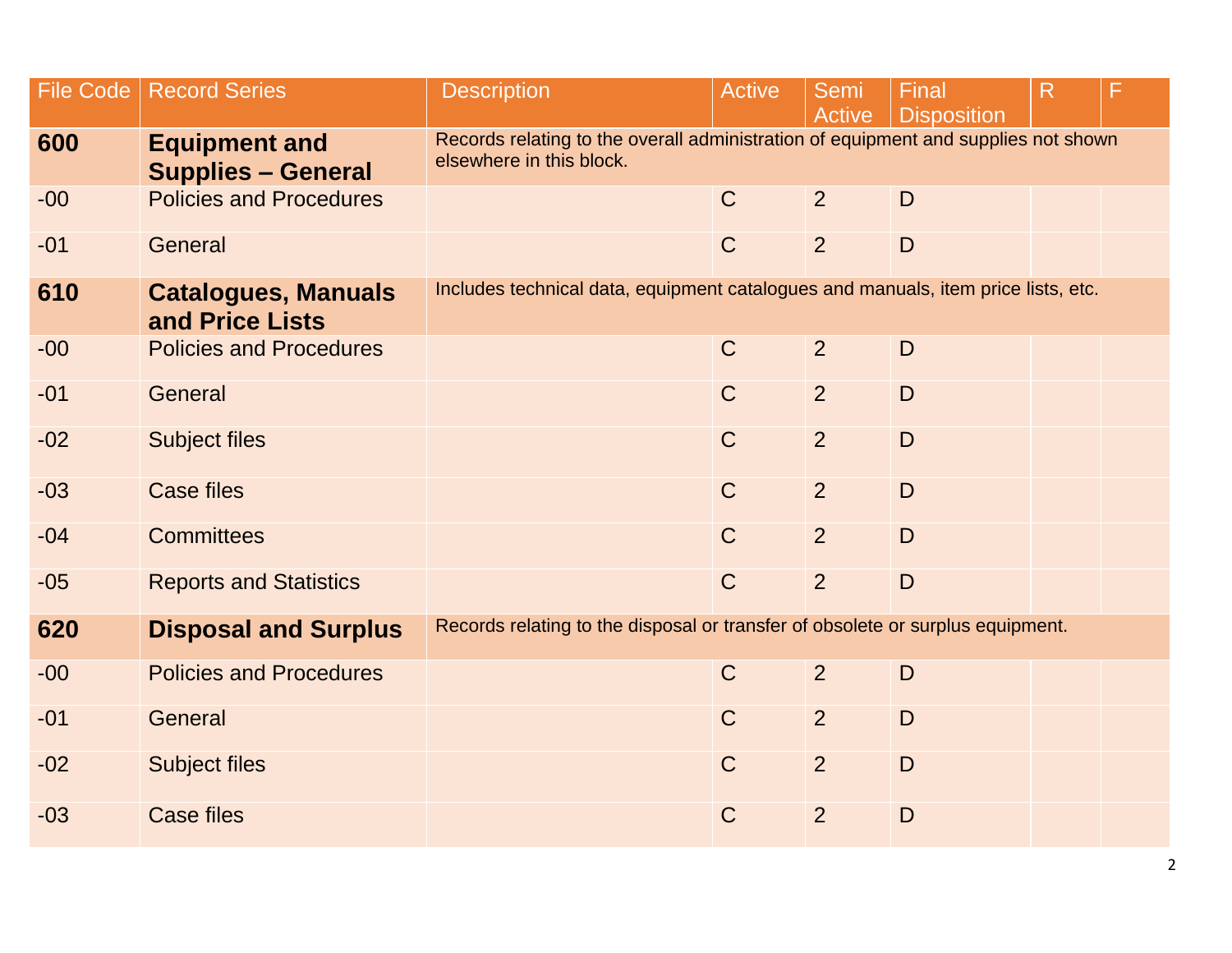| <b>File Code</b> | <b>Record Series</b>           | <b>Description</b>                                                                                                                                    | <b>Active</b> | Semi<br><b>Active</b> | Final<br><b>Disposition</b> | R |  |  |
|------------------|--------------------------------|-------------------------------------------------------------------------------------------------------------------------------------------------------|---------------|-----------------------|-----------------------------|---|--|--|
| $-04$            | <b>Committees</b>              |                                                                                                                                                       | $\mathsf{C}$  | 2 <sup>1</sup>        | D                           |   |  |  |
| $-05$            | <b>Reports and Statistics</b>  |                                                                                                                                                       | $\mathsf{C}$  | 2                     | D                           |   |  |  |
| 630              | <b>Forms</b>                   | Records relating to the design and development of office forms.                                                                                       |               |                       |                             |   |  |  |
| $-00$            | <b>Policies and Procedures</b> |                                                                                                                                                       | $\mathsf{C}$  | 2                     | D                           |   |  |  |
| $-01$            | General                        |                                                                                                                                                       | $\mathsf{C}$  | $\overline{2}$        | D                           |   |  |  |
| $-02$            | <b>Subject files</b>           |                                                                                                                                                       | $\mathsf{C}$  | $\overline{2}$        | $\mathsf{D}$                |   |  |  |
| $-03$            | <b>Case files</b>              |                                                                                                                                                       | $\mathsf{C}$  | 2                     | D                           |   |  |  |
| $-04$            | <b>Committees</b>              |                                                                                                                                                       | $\mathsf{C}$  | $\overline{2}$        | D                           |   |  |  |
| $-05$            | <b>Reports and Statistics</b>  |                                                                                                                                                       | $\mathsf{C}$  | $\overline{2}$        | $\mathsf{D}$                |   |  |  |
| 640              | <b>Inventories</b>             | Records relating to the control of fixed assets (excluding buildings and lands), the<br>receipt, storage, inventorying, and stocktaking of equipment. |               |                       |                             |   |  |  |
| $-00$            | <b>Policies and Procedures</b> |                                                                                                                                                       | $\mathsf{C}$  | 2                     | D                           |   |  |  |
| $-01$            | General                        |                                                                                                                                                       | $\mathsf{C}$  | $\overline{2}$        | D                           |   |  |  |
| $-02$            | <b>Subject files</b>           |                                                                                                                                                       | $\mathsf{C}$  | $\overline{2}$        | D                           |   |  |  |
| $-03$            | <b>Case files</b>              |                                                                                                                                                       | $\mathsf{C}$  | 2                     | $\mathsf{D}$                |   |  |  |
| $-04$            | <b>Committees</b>              |                                                                                                                                                       | $\mathsf{C}$  | 2                     | D                           |   |  |  |
| $-05$            | <b>Reports and Statistics</b>  |                                                                                                                                                       | $\mathsf C$   | $\overline{2}$        | $\mathsf{D}$                |   |  |  |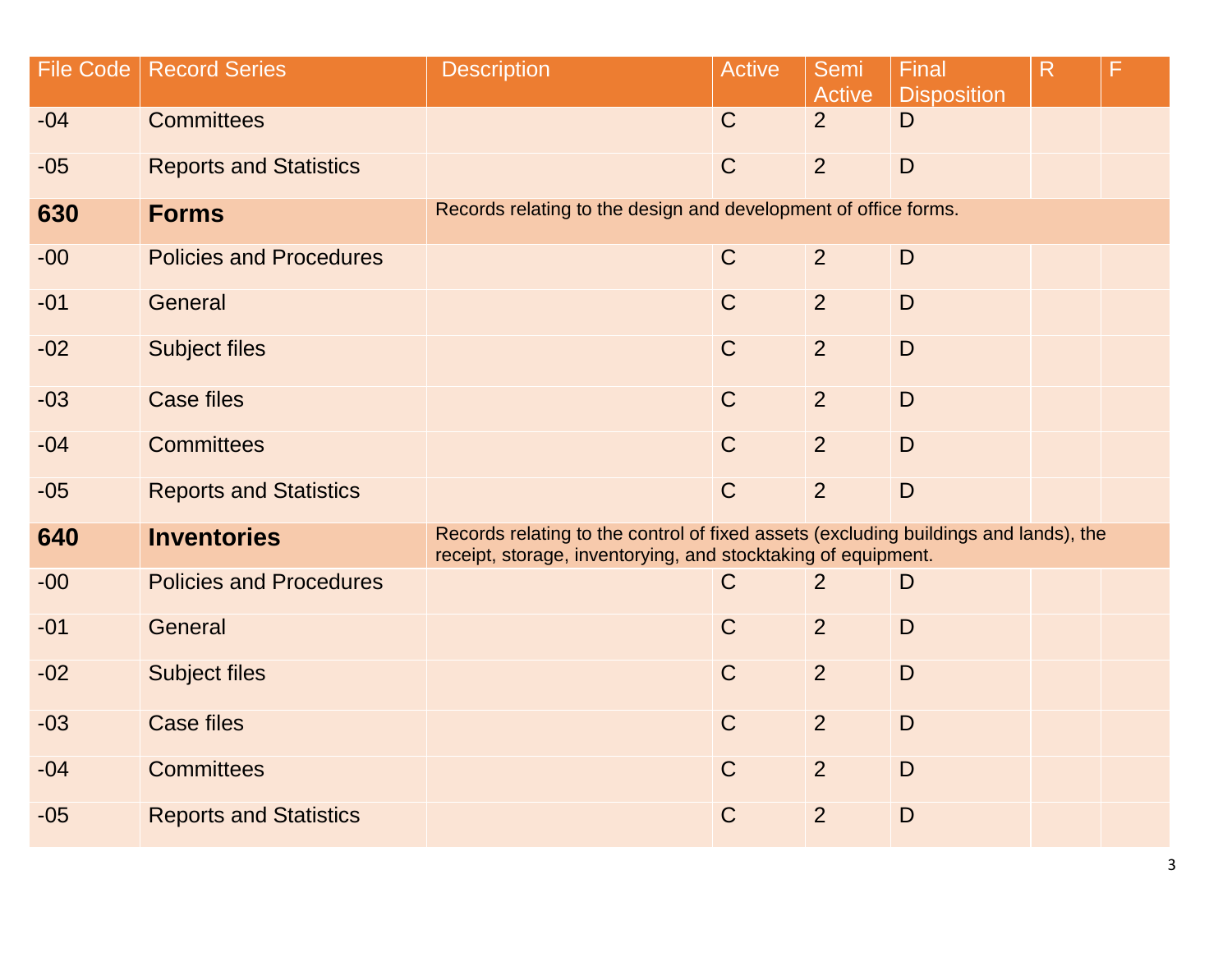| File Code | <b>Record Series</b>                     | <b>Description</b>                                                                                                                                     | <b>Active</b> | Semi<br>Active | Final<br><b>Disposition</b> | R |  |  |  |
|-----------|------------------------------------------|--------------------------------------------------------------------------------------------------------------------------------------------------------|---------------|----------------|-----------------------------|---|--|--|--|
| 650       | <b>Maintenance and</b><br><b>Reports</b> | Records relating to the performance, maintenance and repair of University equipment.                                                                   |               |                |                             |   |  |  |  |
| $-00$     | <b>Policies and Procedures</b>           |                                                                                                                                                        | $\mathsf{C}$  | 2              | $\mathsf{D}$                |   |  |  |  |
| $-01$     | General                                  |                                                                                                                                                        | $\mathsf{C}$  | $\overline{2}$ | $\mathsf{D}$                |   |  |  |  |
| $-02$     | <b>Subject files</b>                     |                                                                                                                                                        | $\mathsf{C}$  | $\overline{2}$ | D                           |   |  |  |  |
| $-03$     | <b>Case files</b>                        |                                                                                                                                                        | $\mathsf C$   | $\overline{2}$ | $\mathsf{D}$                |   |  |  |  |
| $-04$     | <b>Committees</b>                        |                                                                                                                                                        | $\mathsf C$   | $\overline{2}$ | $\mathsf{D}$                |   |  |  |  |
| $-05$     | <b>Reports and Statistics</b>            |                                                                                                                                                        | $\mathsf C$   | $\overline{2}$ | $\mathsf{D}$                |   |  |  |  |
| 660       | <b>Procurement -</b><br><b>Equipment</b> | Records relating to the procurement, storage and issue of equipment. For transactional<br>financial records relating to equipment, see 750 Purchasing. |               |                |                             |   |  |  |  |
| $-00$     | <b>Policies and Procedures</b>           |                                                                                                                                                        | $\mathsf C$   | $\overline{2}$ | D                           |   |  |  |  |
| $-01$     | General                                  |                                                                                                                                                        | $\mathsf{C}$  | $\overline{2}$ | D                           |   |  |  |  |
| $-02$     | <b>Subject files</b>                     |                                                                                                                                                        | $\mathsf C$   | 2              | D                           |   |  |  |  |
| $-03$     | <b>Case files</b>                        |                                                                                                                                                        | $\mathsf C$   | $\overline{2}$ | D                           |   |  |  |  |
| $-04$     | <b>Committees</b>                        |                                                                                                                                                        | $\mathsf{C}$  | $\overline{2}$ | D                           |   |  |  |  |
| $-05$     | <b>Reports and Statistics</b>            |                                                                                                                                                        | $\mathsf C$   | $\overline{2}$ | D                           |   |  |  |  |